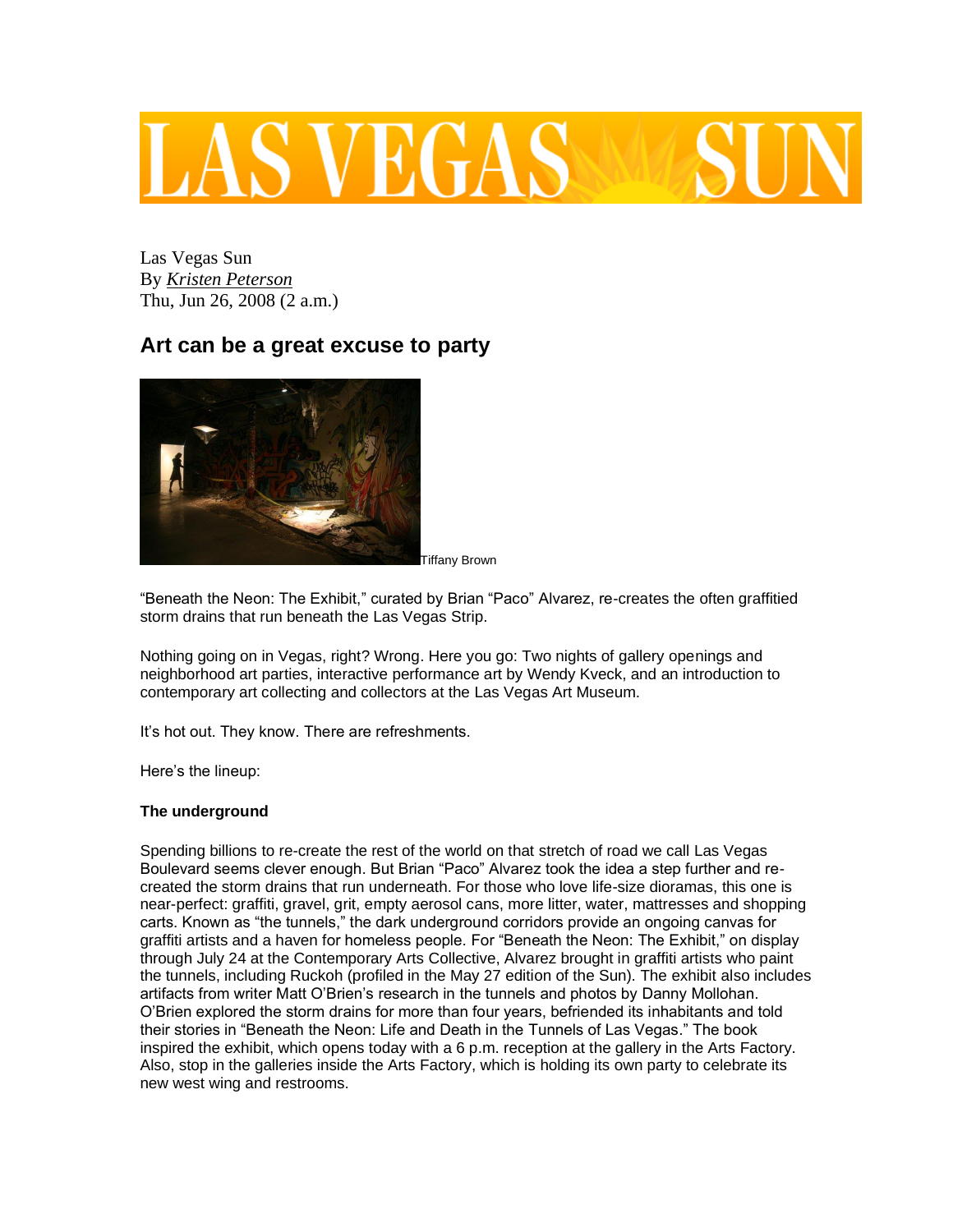Details: Reception for "Beneath the Neon: The Exhibit," 6 p.m. today, Contemporary Arts Collective, 101 E. Charleston Blvd., Suite 101, 382-3886 or www.lasvegascac.org or www.beneaththeneon.com.

#### **Beauty's plight**

Wendy Kveck's paintings and performances of the contemporary woman's eating rituals and societal expectations live somewhere between beautiful and disturbing. They're penetrating, painterly, deep, dark and theatrical: women in cake-frostinglike masks or faces covered with sliced meat (like skin). But it's not so gruesome. There's always a touch of humor in her paintings and performances and she's never a bore. That's pretty clear in her current exhibit, "The Look That Makes You Happy," on display at Winchester Cultural Center. See for yourself the very, very painterly works that find balance between cakelike frivolity and open wounds. Stop in for the opening reception and an interactive performance tonight at the Winchester Cultural Center Gallery.

Details: Reception and performance for "The Look That Makes You Happy" at Winchester Cultural Center, 3130 S. McLeod Drive, 455-7340. Exhibit continues through Aug. 8, free.

#### **A moment of abundance**

Naomi Arin, owner of Dust Gallery, wanted to see how the work of Curtis Fairman and Jeffrey Gibson would relate when she began curating "Make It Rain," on display through Sunday at the gallery. Undoubtedly there is a lavish vibrancy to both styles: Fairman's opulent sculptures made from assembled and polished household items and Gibson's frenetic, teasing paintings where unleashed life spills through orderly composure. The show's title, "Make It Rain," comes from club vernacular for throwing money in the air at strip clubs. In these hard economic times, why not examine the thrill of abundance via art and meet some of your downtown neighbors? Dust is celebrating its upscale relocation to SoHo Lofts with a neighborhood party inside the gallery. Though the party is geared toward SoHo and Newport Loft residents, anyone can stop by the gallery between 6 and 8 p.m., enjoy the show and mingle with residents of the new downtown. Beware: Gibson's paintings are addictive.

Details: Celebrate Dust Gallery's new home, 6 to 8 p.m., 900 Las Vegas Blvd., Suite 120 (SoHo Lofts), 880-3878 or www.dustgallery.com.

#### **Hanging it**

These art handlers have hung masterpieces at the Guggenheim Hermitage Museum and contemporary works at the Las Vegas Art Museum and local galleries. Now it's all about them. Michele C. Quinn Fine Art's new exhibit, "The Difference Between Making a Living and Making a Killing," features Quinn's art handlers past and present: Mark Brandvik, Chad Brown, JW Caldwell, Evan Dent, Neil Linssen, David Ryan, Aaron Sheppard and RC Wonderly III. Even if you don't know their names, chances are you've seen their work, including Brandvik's portraits and studies of architectural landmarks; Caldwell's mix of pop art, illustration and iconic Western images; Dent's renditions of characters from early 20th-century studio animation mixed with contemporary issues; Wonderly's geometric minimalist sculptures/paintings; and Ryan's layered, laser-cut organic paintings that have been hitting some big contemporary galleries, including Mark Moore Gallery in Los Angeles. The exhibit, which is definitely worth checking out, opens Friday with a reception at the salon at 620 S. Seventh St. It continues through Aug. 29.

Details: Opening reception and barbecue for "The Difference Between Making a Living and Making a Killing" at Michele C. Quinn Fine Art,